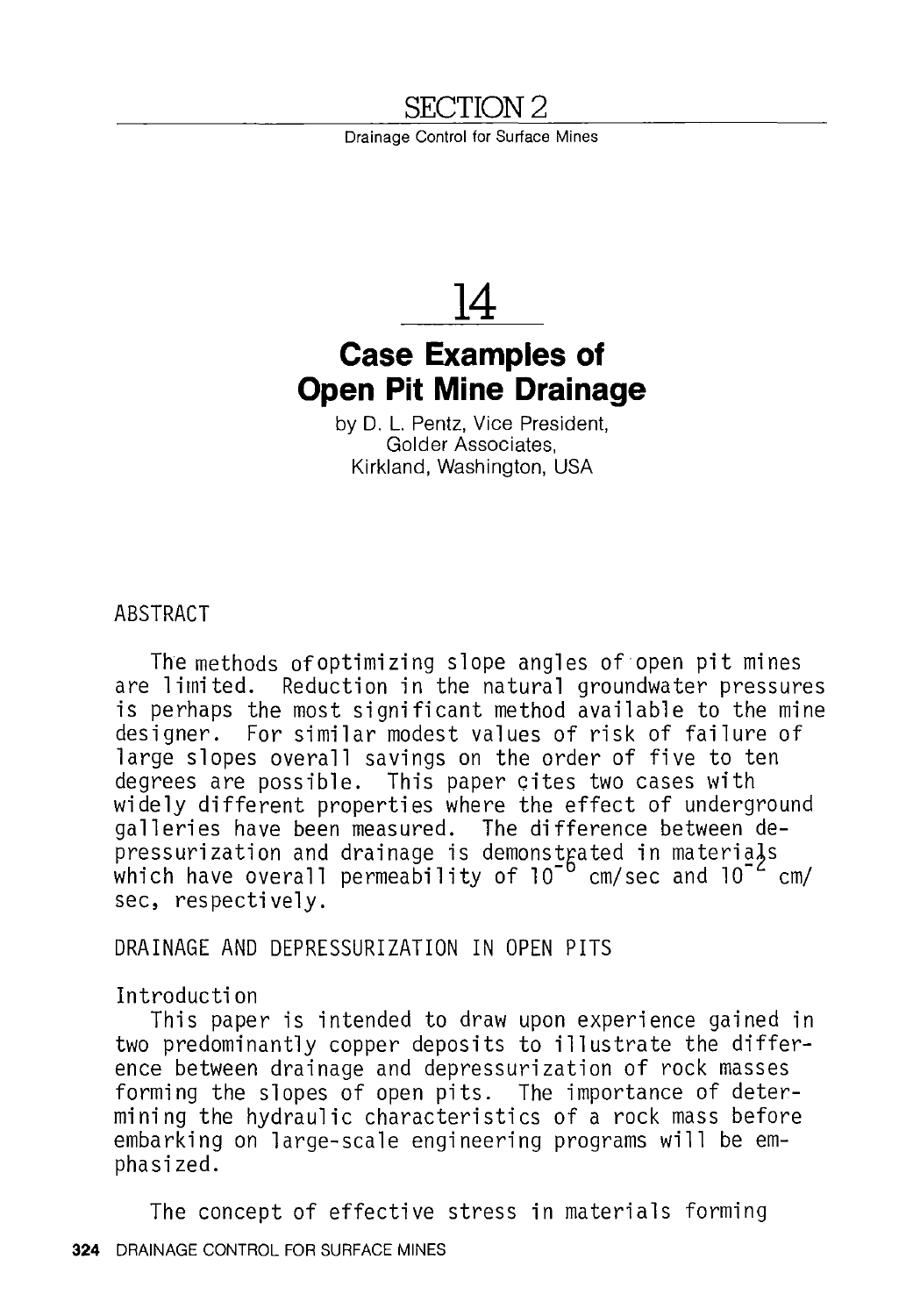the earth's crust has been well established in both practice and in the laboratory and is an important factor in the practice of soil mechanics, rock mechanics, and reservoir engineering. Reduction in effective stress will decrease the available strength of the rock mass subjected to shear forces.

We may demonstrate deterministically (Refs.1,2 and 3) that significant increases in either slope angle and/or slope height can be achieved by reduction in water pressures present in a slope. If we wish to be more rigorous, we can express such changes probablistically in the form of risk/ uncertainty analyses. In one of the cases to be briefly discussed here, as an example, some reference is made to this approach.

In the mining industry we are primarily concerned with extracting minerals with the maximum economy. In the case of open pits, we must mine the mineralized rock such that the total waste rock, which is necessary to remove, is kept to a minimum. The slopes of an open pit should be cut at as steep angles as possible consistent with efficient mine operating considerations.

If for a moment we ignore the complex issue of cost of failures and financial risk analyses in optimizing a decision process (i.e., a mine design), we can usefully turn our attention to how we may improve the strength of a slope. Since modern day soil mechanics became discernible parts of civil and mining engineering practice, it has been demonstrated that slope angles of soil or rock slopes may be steepened substantially by reducing the pore or groundwater pressures. An increase in the effective strength may be<br>effected by other means such as cable bolting (Ref.4). The effected by other means such as cable bolting  $(Ref.4)$ . author's opinion on this method of optimizing slopes has been stated elsewhere (Ref.5). Suffice it to say here that the geological conditions where such methods of rock reinforcement should be applied are limited, but, in any case, reduction in groundwater pressures and cable reinforcement are not mutually exclusive. The primary technical and operating advantage of groundwater pressure reduction as a mechanism for increasing strength, and thus slope angles, is that changes in operating costs or mineral prices can still be accomodated by employing significant changes in the mine schedule; without losing the capital investment in the drainage or depressurization system.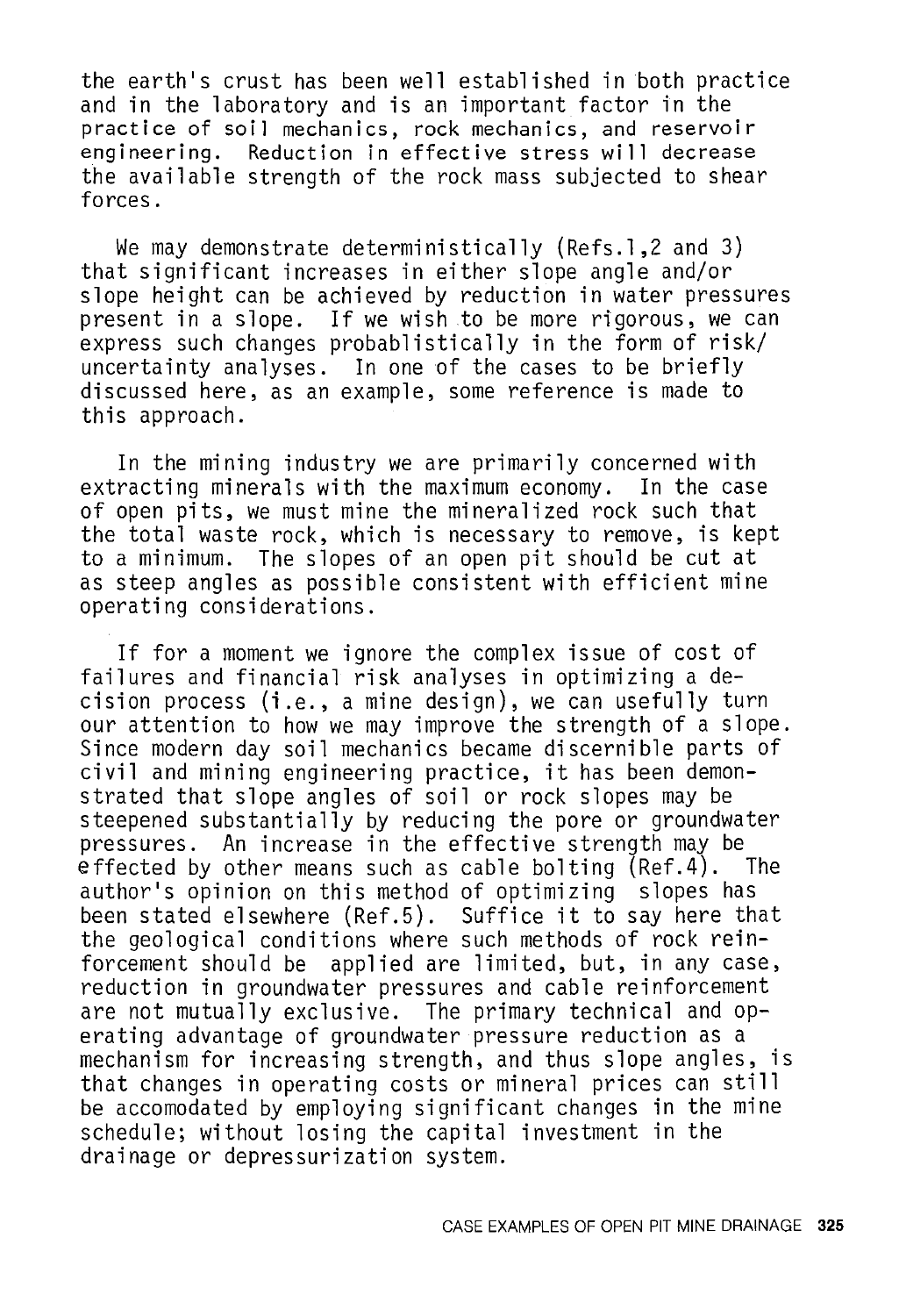Summary of Theory<br>If a borehole, well, or underground opening is placed beneath the water table, a gradient is set up in the rock mass. Water commences to flow from the material immediately surrounding the opening. This loss of water is made up by so-called storage effects, and the water left behind expands due to the pressure reduction. At the same time, the formation consolidates or undergoes compaction due to the increased effective stress. As the material immediately surrounding the opening is depressurized, so the material further away is "stressed," a hydraulic gradient is set up, and flows will be initiated towards the "depressurized" zone and then subsequently into the opening or "drain." The rate at which the depressurized zone expands will depend on the ratio of the permeability to the storage coefficient of the material. The storage coefficient may be related to the stiffness of the material; thus low stiffness and low permeability will lead to an extremely low rate of expansion of the depressurized zone. An example of a material with these properties would be clay. On the other hand, a fractured andesite with high permeability and relatively high stiffness will allow the zone of depressurized rock to expand very quickly. Once the depressurized zone reaches the phreatic surface, water will begin to drain from the material at this elevation. With time, the entire volume of water which occupied the drainable porosity of the rock mass will pass into the opening. The drainage of the rock mass may thus be divided into two phases: depressurization and subsequent drainage and lowering of the phreatic surface. A simple diagrammatic representation of these processes is shown in Figure No. 1.

In the two case histories summarized in this paper, it will be demonstrated that essentially complete depressurization has occurred in one (Twin Buttes), with the phraetic surface still remaining at approximately its original position. In the other case (Bougainville-Bulk Sampling Adits), the other results demonstrated that depressurization and drainage occurred almost simulataneously.

ALTERNATIVE METHODS OF OPEN PIT DRAINAGE OR DEPRESSURIZATION

The mining engineer or geologist is faced with essentially three alternative methods:<br>1. Toe drains

- Toe drains
- 2. Perimeter .and in-pit wells
- Underground galleries.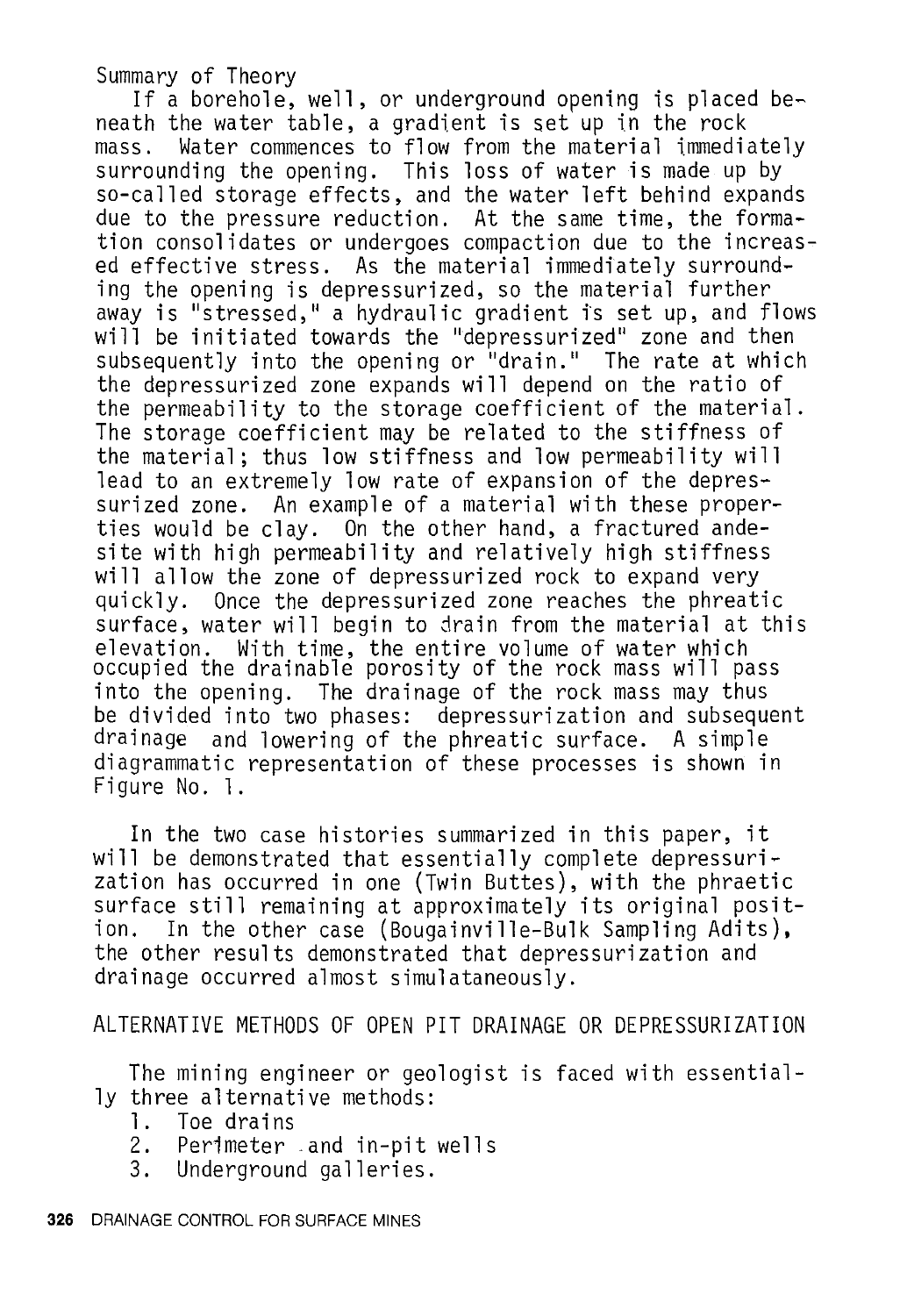



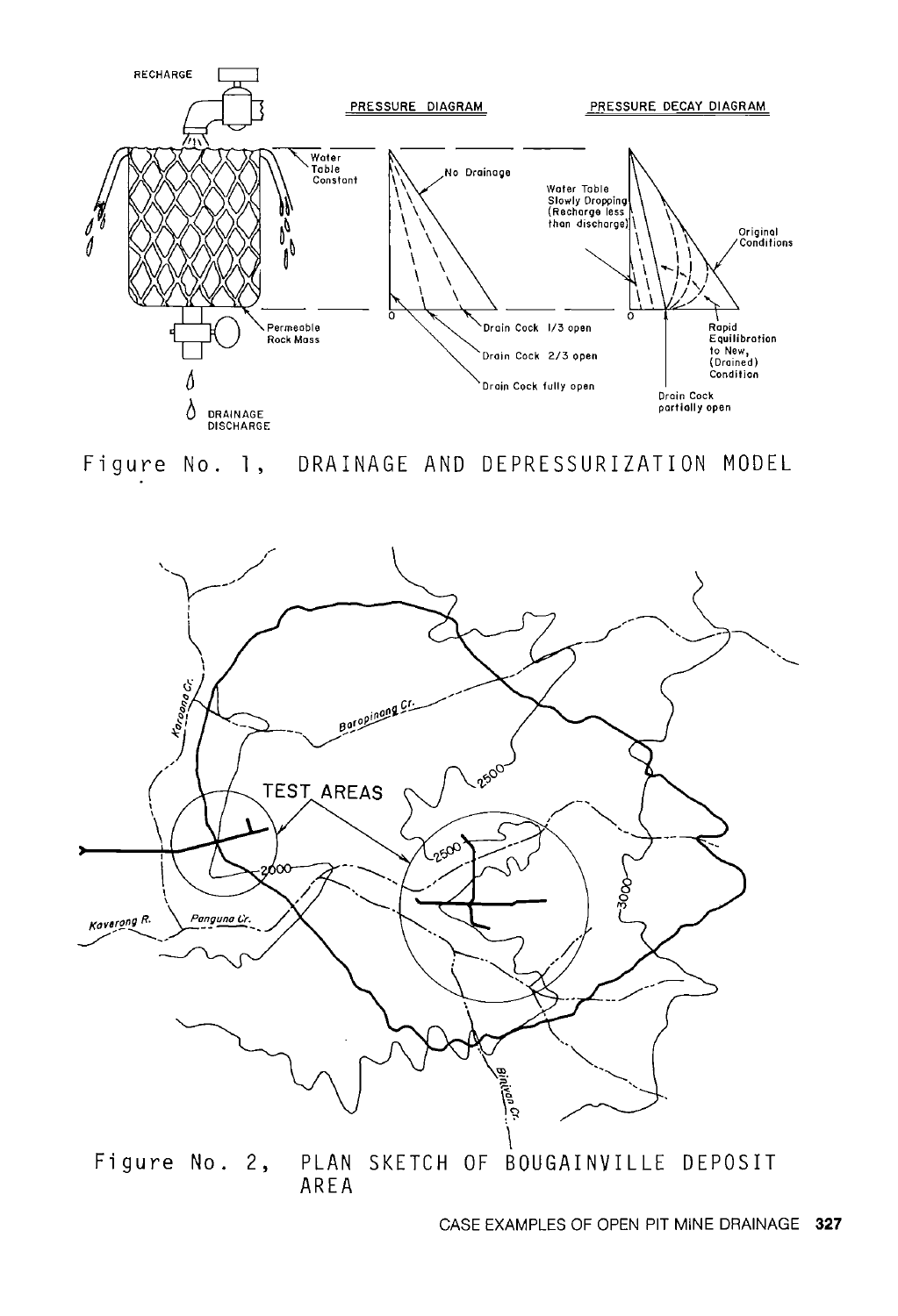The first and last categories have the advantage of being effectively passive, that is, gravity driven and thus after construction require minimal maintenance. If the rock mass is highly permeable and the hydraulic barriers such as faults are say hundreds of feet apart, then perimeter wells may present a practical solution. However, both toe drains and in-pit wells suffer the disadvantage of interfering with mining operations and require replacement as the pit expands. The toe drains also suffer from a further disadvantage that they cannot be constructed prior to mining the pit slope.

Underground galleries have often been favored for use in high slopes by the author even though the initial capital cost is relatively high because of the efficiency of the system. The possibility also exists to couple an underground gallery system with a surface run-off sump collection system.

The example of the Twin Buttes Mine quoted below indicates that where a real commitment and case is made for optimizing pit slopes, then a drainage gallery system will ensure that an effective depressurization program can be carried out.

Finally, it should be pointed out that while a drainage gallery has many advantages, this does not preclude the use of toe drains and wells in addition. Also, for local potential instability, toe drains have proved to be very successful in halting slides along highways and in some open pits (Ref. l).

# CASE HISTORY A - BOUGAINVILLE FEASIBILITY STUDY

Prior to making a decision on the investment associated with the Bougainville Copper Deposit in Papua and New Guinea, a large scale diamond drilling and bulk sampling program was carried out to determine the nature and limits of the grade distribution (Ref. 6). Associated with this study a large geotechnical program was carried out to evaluate a variety of factors including slope angles. The geotechnical study utilized diamond drillholes for mineral evaluation purposes and some additional special purpose engineering<br>holes. Simple probe tests (inflow) were performed to evaluate permeability in a variety of holes over specified lengths (l to 2 meters). The majority of the groundwater information was, however, obtained from instrumentation of two bulk sampling adits; the Pan Adit and the Western Adit (see Figure No. 2). The effect of.driving these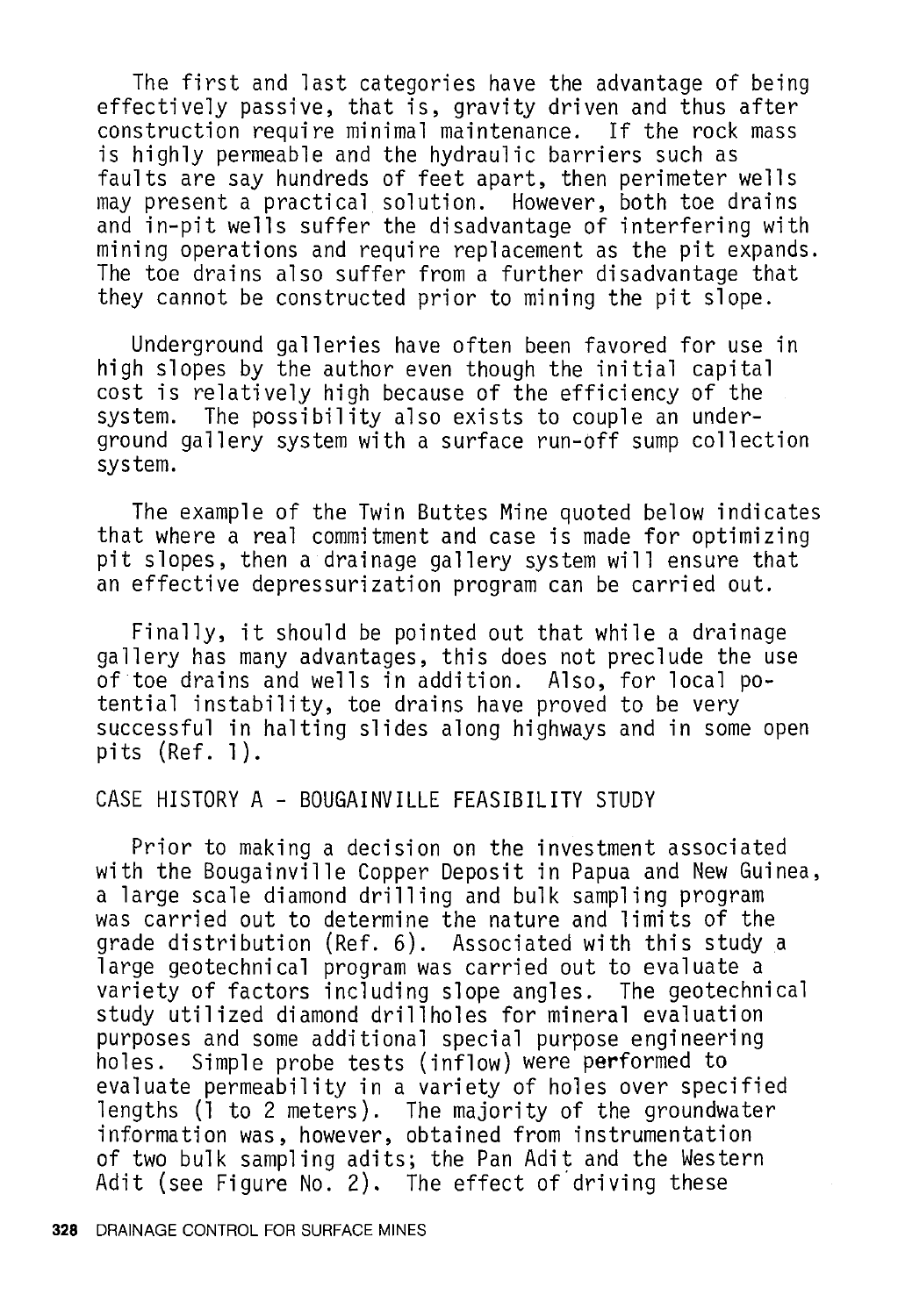adits on the preexisting groundwater conditions was monitored by measuring the discharge at the portal and several additional points within the adits and by also measuring the response of open holes and sealed piezometers. The piezometers were set in the line of the adits and on either side of centerline of the adits prior to construction.

The Bougainville deposit is characterized by a high frequency of jointing in intrusive and extrusive rocks (andeoite and diorites, granodiorites are the predominant rock types). Typically, the rock fractures have a frequency from 10 to 70 fractures per meter and associated high porosity (see Figure No. 3, Ref. 7). The fracturing shows some directional concentrations but this did not preclude joints being measured in exposures in any orientation. The majority of joints were however, measured at angles of greater than 60 degrees. The joints exposed in the test regions of the two adits were open and fresh for the most<br>part. In addition to the ioints, the rock mass In addition to the joints, the rock mass at Bougainville was found to be interspersed by some predominantly steeply dipping clay filled faults. The results from the two adits may be summarized as follows:

#### Pan Adit

- l. Full drainage occurred almost instantaneously, i.e., there was no discernable depressurization phase. Steady state was reached within 2 to 3 weeks at any point which was monitored.
- 2. The zone of rock which was drained to approximately the elevation of the adit extended beyond the immediate confines of the underground openings (see Figure No. 4).
- 3. When clay filled structures were penetrated as mining progressed, sudden responses in piezometric head (see Figure No. 5) were measured accompanied by sudden increases in inflow in the adit.
- 4. A maximum rate of some 100,000 gallons per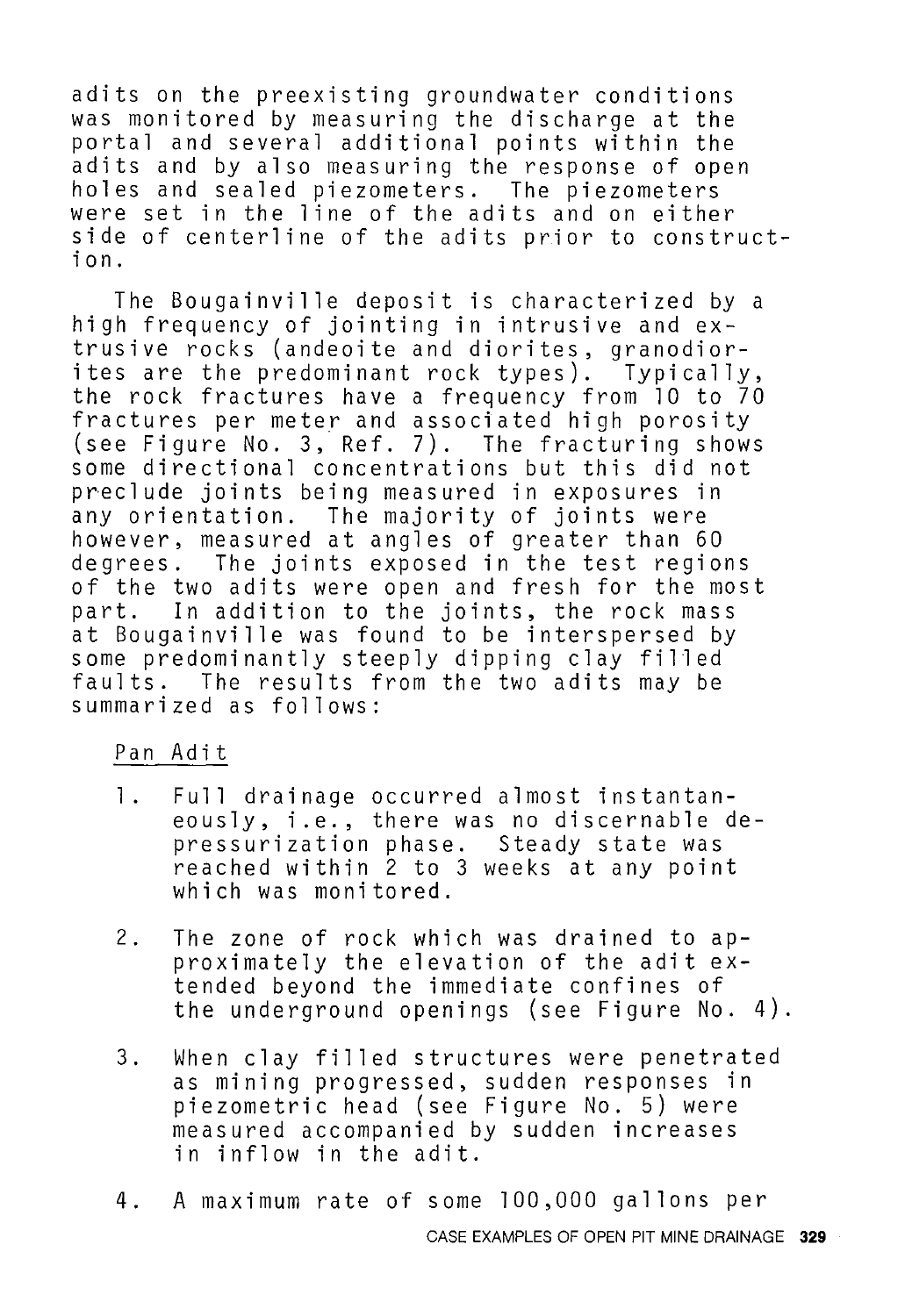

Figure No. 3, RELATIONSHIP BETWEEN FRACTURE FRE-QUENCY AND FRACTURE POROSITY AT BOUGAINVILLE MINE



Figure No. 4, PLAN VIEW OF PRESSURE DROPS AS RESULT OF PAN ADIT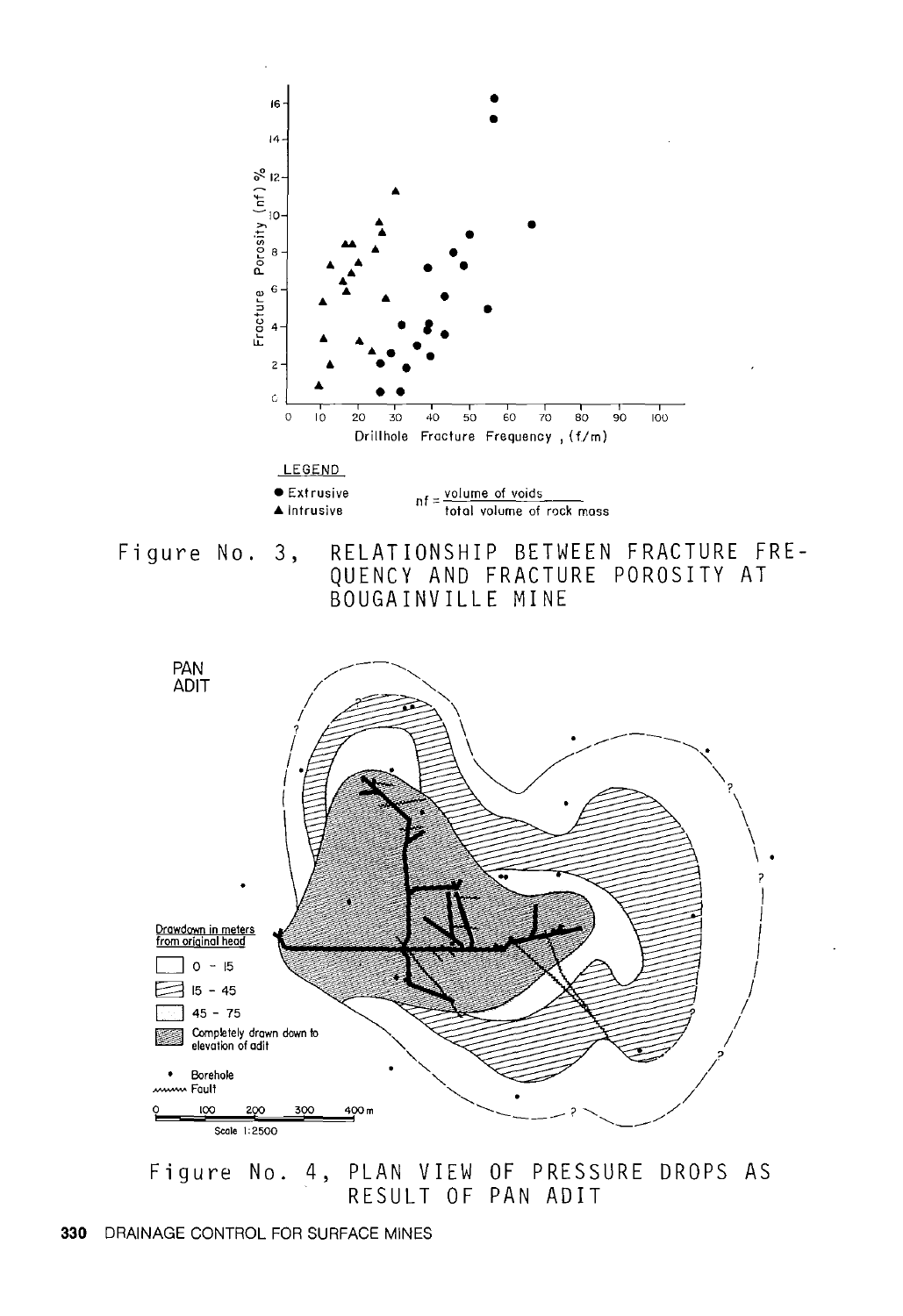hour was measured at the portal (this is equivalent to 22 gallons per foot of adit) .



Distance of face to piezometer with time.

Figure No. 5, TYPICAL PAN ADIT PIEZOMETER RESPONSE

Western Adit

- 1. The Western Adit showed similar general response to that of the Pan Adit except there was more marked response to semi-impermeable structures (see Figure No. 6).
- 2. The significant lateral influence of the adit in one type section (see Figure No. 7 and No. 8) was restricted to some 150 meters on either side where R<sub>II</sub>\* values (Ref. 8) dropped in excess of 75 percent. Beyond this distance the response was restricted to less than 16 percent.

Piezometer drop with time.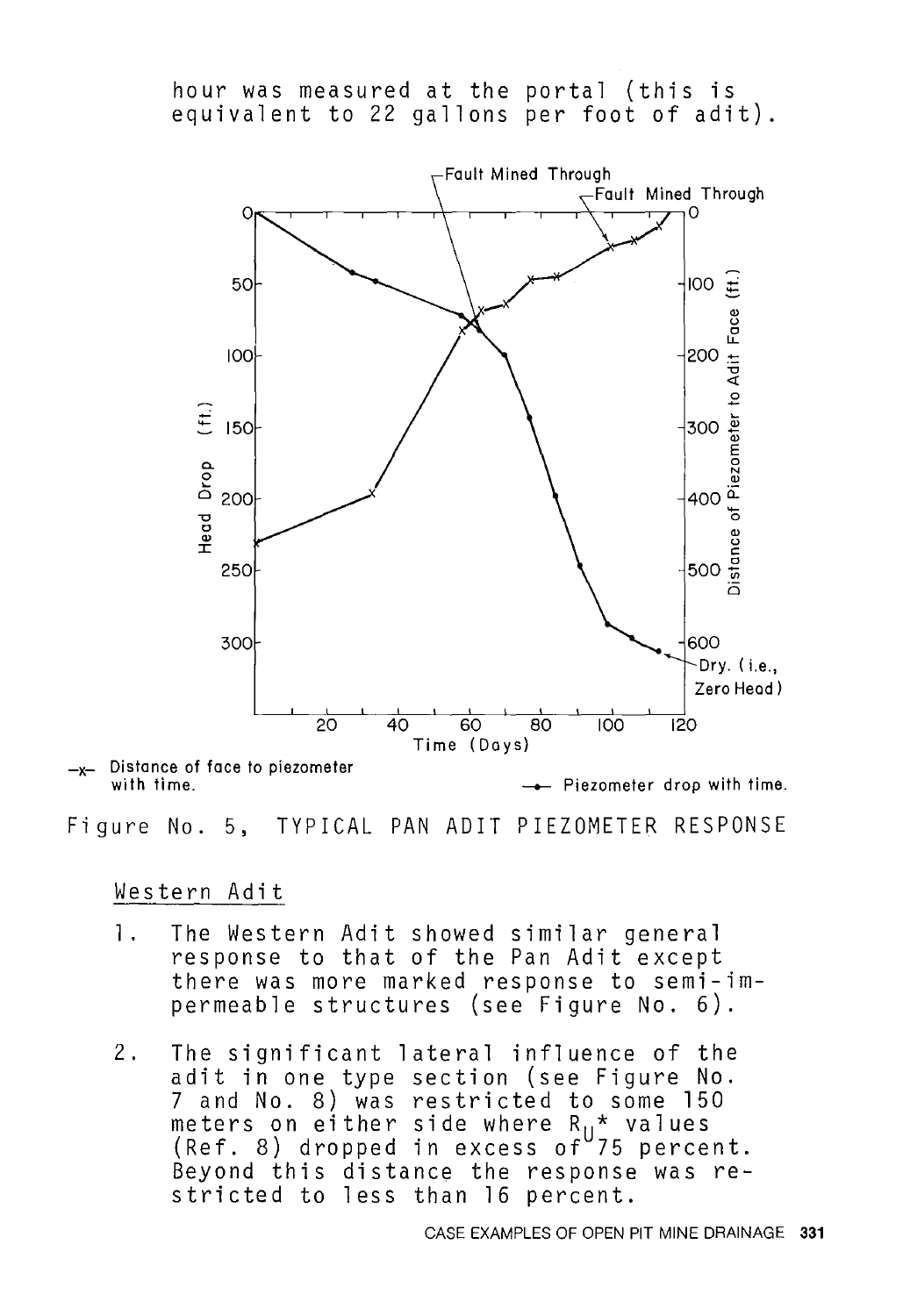

Figure No. 6, WESTERN ADIT - EFFECT OF INTERSECT-ION OF FAULT ON PIEZOMETRIC HEAD

3. The maximum flow rate which was recorded over the test section was some 45,000 gallons per hour immediately after traversing the fault referred to in Figure No. 6.

#### General

The results from the adit tests at Bougainville indicated variable permeabilities. The values ranged from  $10^{-2}$  to  $10^{-5}$  centimeters per second.

#### CASE HISTORY B - TWIN BUTTES, EAST PIT

At a recent meeting of AIME (Refs. 9, 10, 11, 12) a series of papers was presented describing an extensive program of depressurization of a clay rich rock slope and subsequent slope stability analyses. These presentations are being prepared for publication elsewhere and thus it is not intended to duplicate that description but rather to provide only a brief overview of the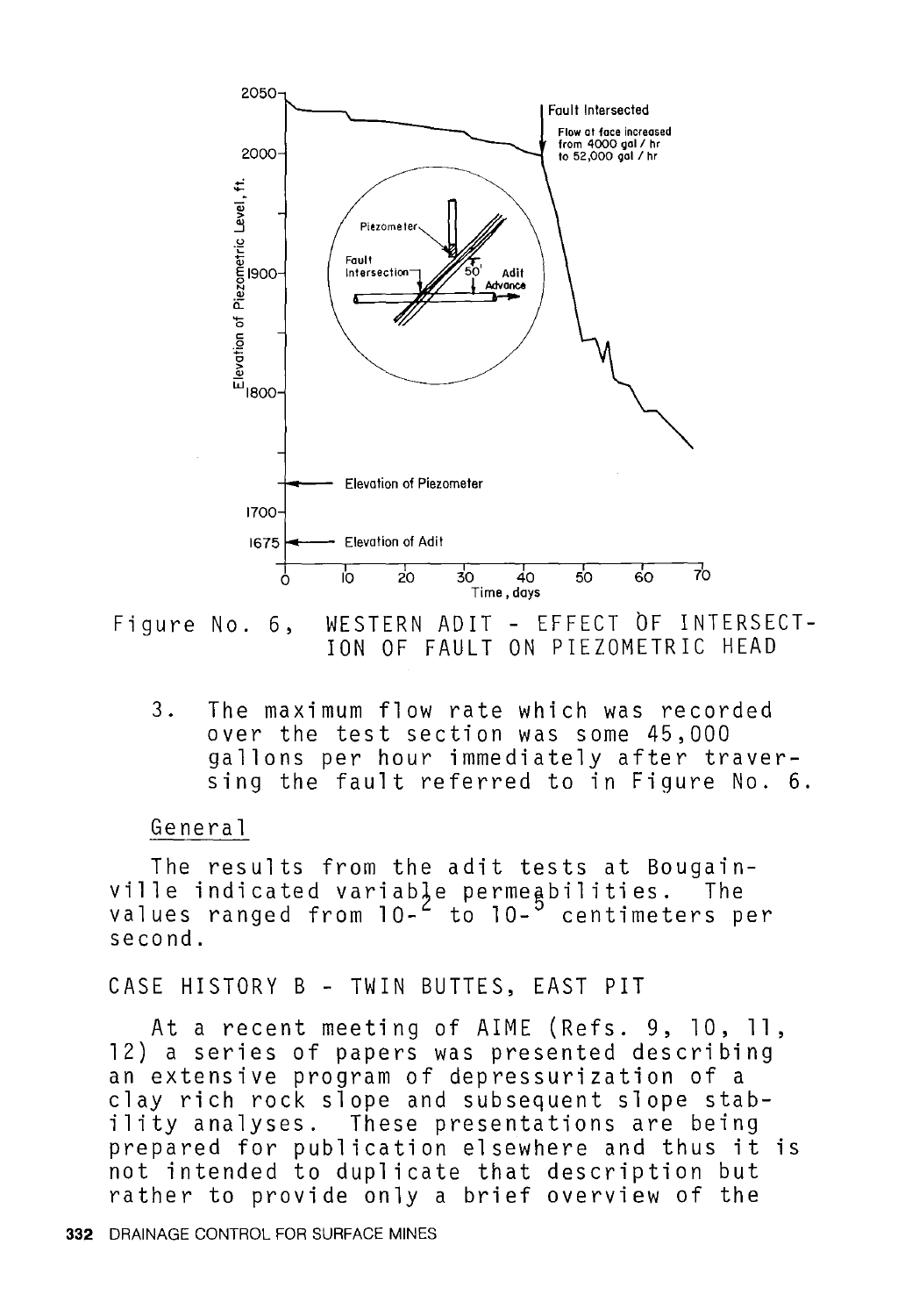

Figure No. 7, PLAN VIEW OF R<sub>11</sub> DECLINE IN TEST SECTION OF WES**T**ERN ADIT



Figure No. 8, SECTION THROUGH TEST SECTION OF THE WESTERN ADIT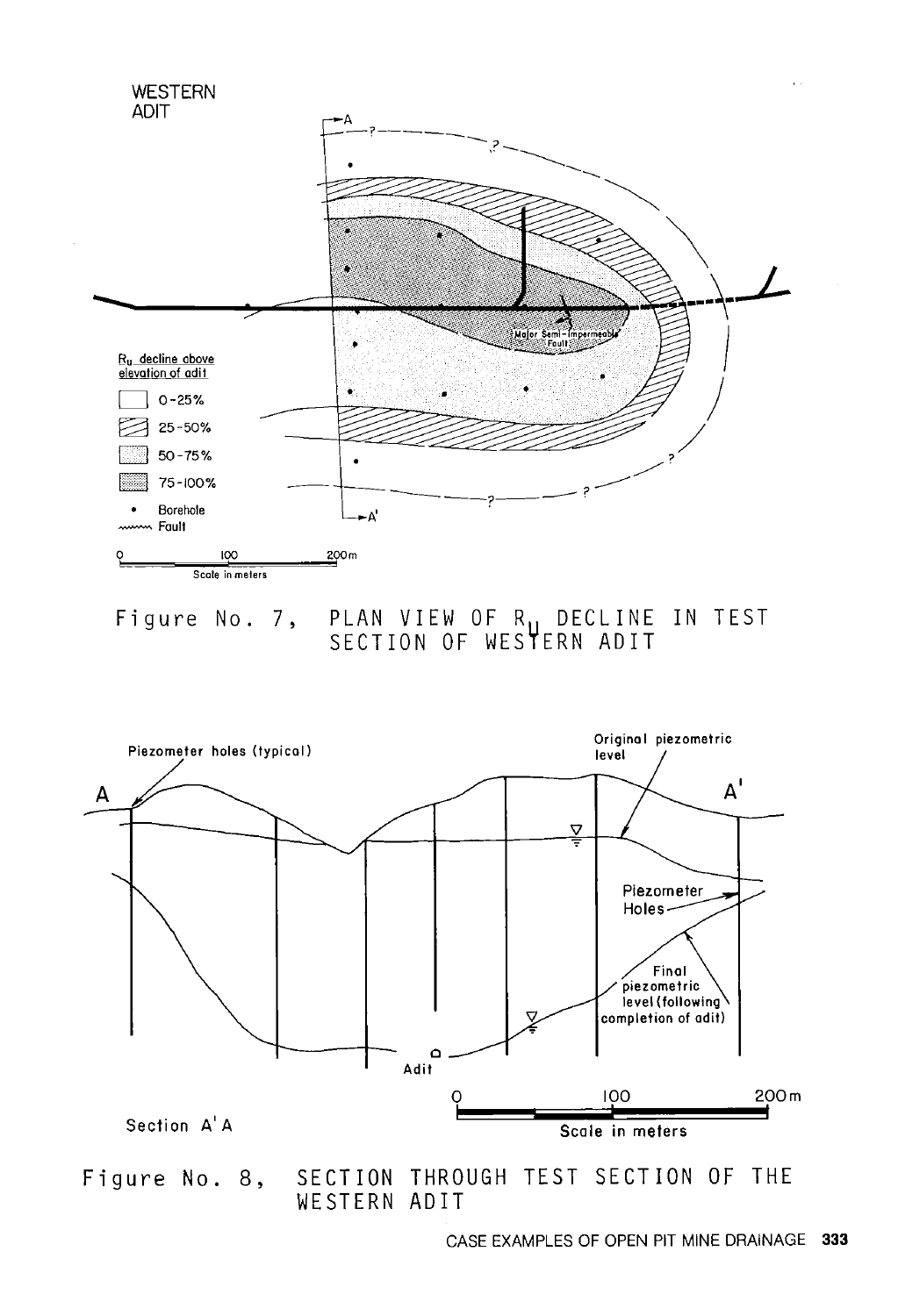salient characteristics of the project.

The east slope of the East Pit of the Twin Buttes Mine in Arizona is geologically characterized by a paleozoic sequence (typically limestones, siltstones) containing the ore and separated by a major fault zone from the waste mesozoics (arkoses and porphyries). This fault zone contains several well defined semivertical clay filled structures and in some 200 feet wide zone. Overlying the bedrock is an alluvium cap which exceeds some 400 feet in vertical thickness.

As a result of several geotechnical and mining considerations, it was decided in 1975 to optimize the slope angles to be formed in the weak and relatively impermeable mesozoics. After several unsuccessful attempts at using toe drains, an extensive underground adit system was driven with some 72 piezometers installed in predominantly surface drilled vertical holes in a manner such that the project could be monitored from a standpoint of reduction in groundwater pressures. A system of installing pneumatic piezometers was developed (Ref. 13) such that up to 4 piezometers could be installed to depths of up to 900 feet.

A total footage of approximately 3,400 feet of underground gallery was mined specifically for this purpose with additional 25,500 feet of fan drilling (installed with slotted PVC pipe) (Figure No. 9).

The program was carried out in stages with each stage being planned based on the monitored results of the piezometers. The flow from the underground openings was also monitored which, for example, averaged some 0.13 gpm/feet through the 21-02 crosscut (see Figure No. 9). Flows from the fan holes drilled from the 21-05 crosscut showed in some cases flows as much as 25 gallons/minute which after typically two months dropped off to fractions of a gallon per minute in the majority of holes.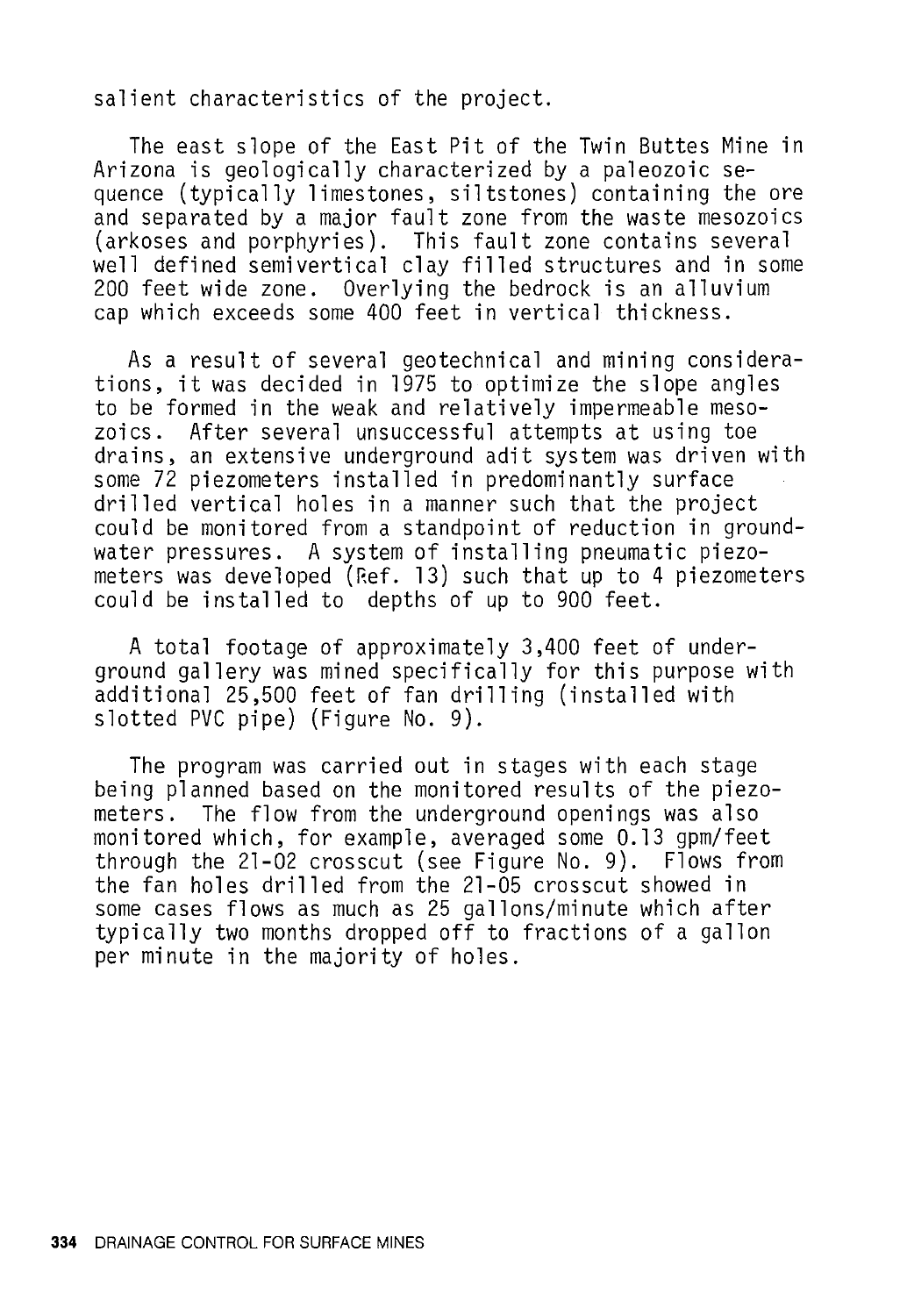

Figure No. 9, PLAN OF DEPRESSURIZATION UNDER-GROUND LAYOUT

The groundwater pressures response of the rock mass and primary conclusions may be summarized as follows:

- 1. The pressure drops range from 11 to 100 percent averaging 67 percent. The percentage drop in R<sub>u</sub> values is demonstrated through time in Figure NH. 10. The gallery itself caused the greatest pressure response.
- 2. A series of so-called "rubble zones" - high permeability features which were found to be several hundred feet in extent. When a fan hole penetrates such zones, the effective size of the hole was **in**creased thus enabling much larger zones to be depressurized.
- 3. The overall permeability of the material was found by modeling the response of piezometers and flow into the adit to be approximately 10<sup>-b</sup> centimeters per second.
- 4. The water table is still at or near the surface since the underground system is removing water only at a slightly faster rate than it is being replenished by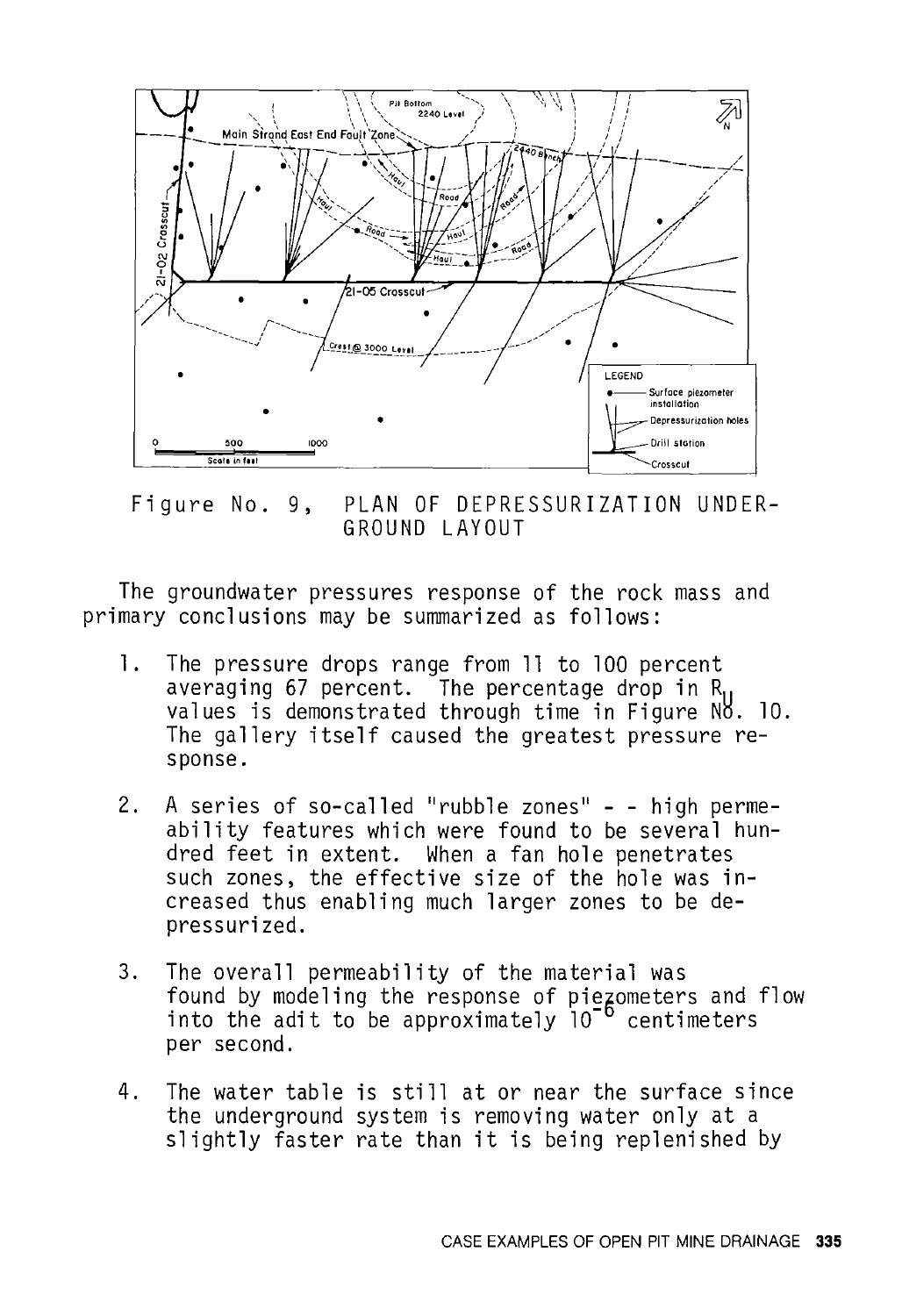

|      |               | $76\% - 100\%$ |
|------|---------------|----------------|
|      |               | $51\% - 75\%$  |
| 2000 | $26\% - 50\%$ |                |
|      | $6\% - 25\%$  |                |
|      | $0\% - 5\%$   |                |

Figure No. 10, R<sub>u</sub> PLOTS - FEBRUARY 11, 1978 NOVEMBER 22, 1978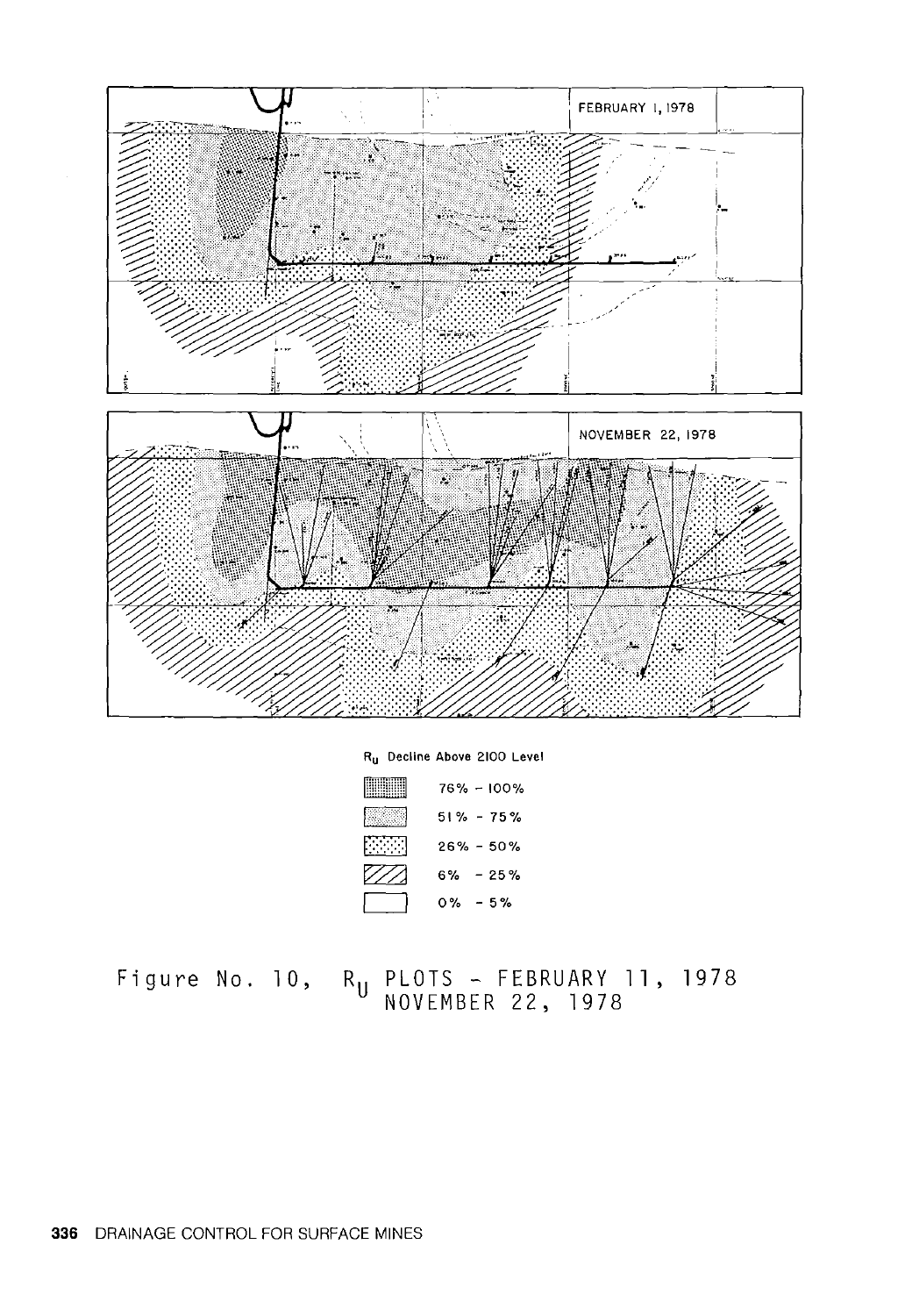rainfall and infiltration. Accordingly, very slow pressure drops are continuing to be noted, as shown typically in Figure No. 11.



Figure No. 11, TYPICAL PIEZOMETER RESPONSE TO ADIT SYSTEM

5. The results were incorporated in full risk/uncertainty analysis incorporating a rigorous statement of our uncertainty in all hydrological, geological and strength factors. A typical result is shown on Figure No. 12 to demonstrate the effect of a depressurization system on a particular slope. If in this case a slope of 30 degrees is selected, an improvement of 26 percent in reliability due to the depressurization program has been achieved. Alternatively, if a risk of failure of 12 percent is accepted, then the sbpe angle can be increased from 27 degrees to to approximately 35 degrees.

### CONCLUSIONS

This paper is intended to emphasize the positive effect of depressurization and drainage on rock masses forming pit slopes. For the same degree of risk significant improvements in overall slope angles are possible. Indeed, the higher risk which a mine may be prepared to accept, so the possible benefit of drainage or depressurization systems<br>will increase.

The rock mass must be investigated from a geological and hydrological point of view prior to installing any system. The hydrological monitoring system should be tailored for the specific requirements and should be used to control the location and nature of the system.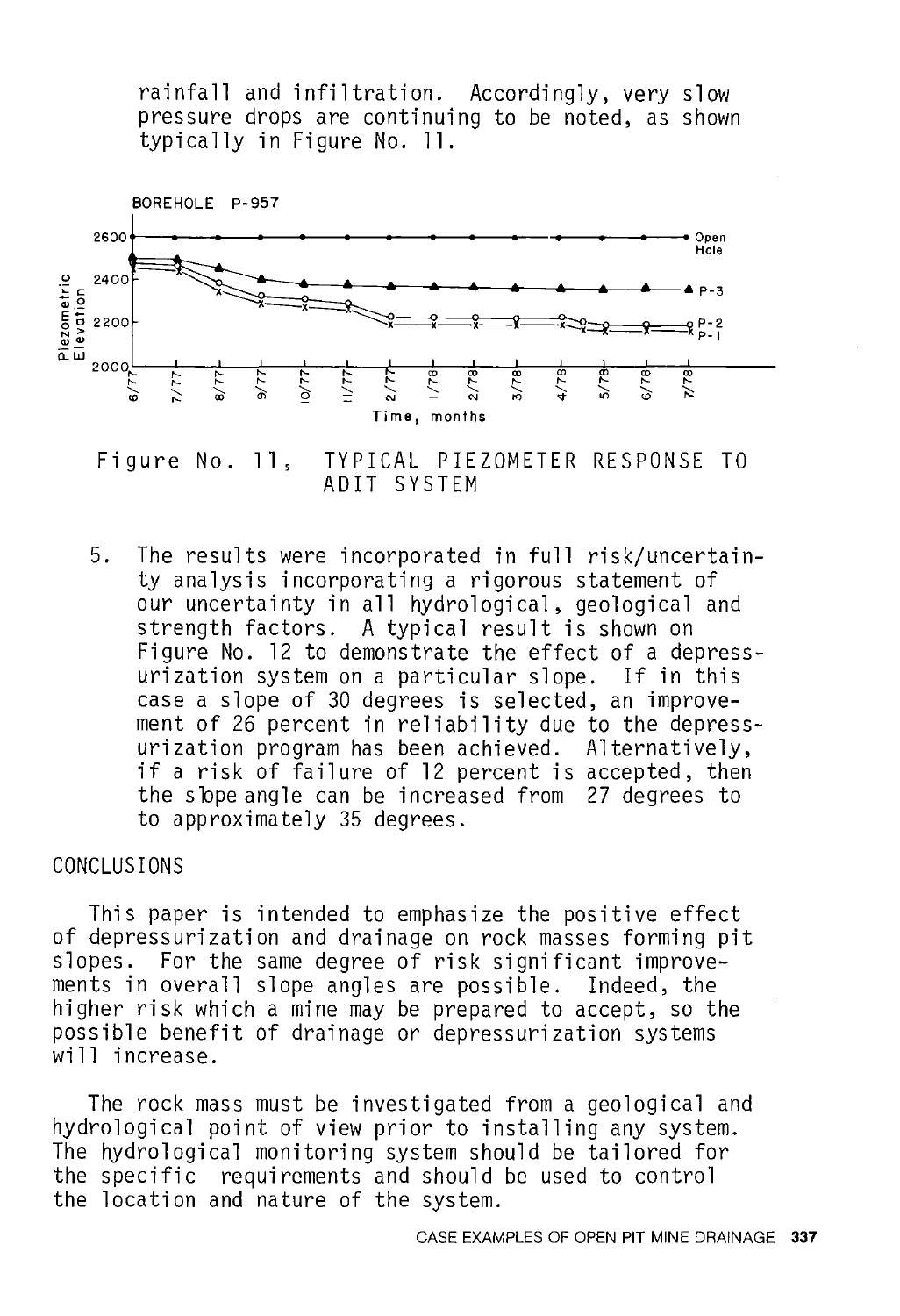

Figure No. 12, TYPICAL RESULT OF RISK SLOPE ANALYSIS OF EAST PIT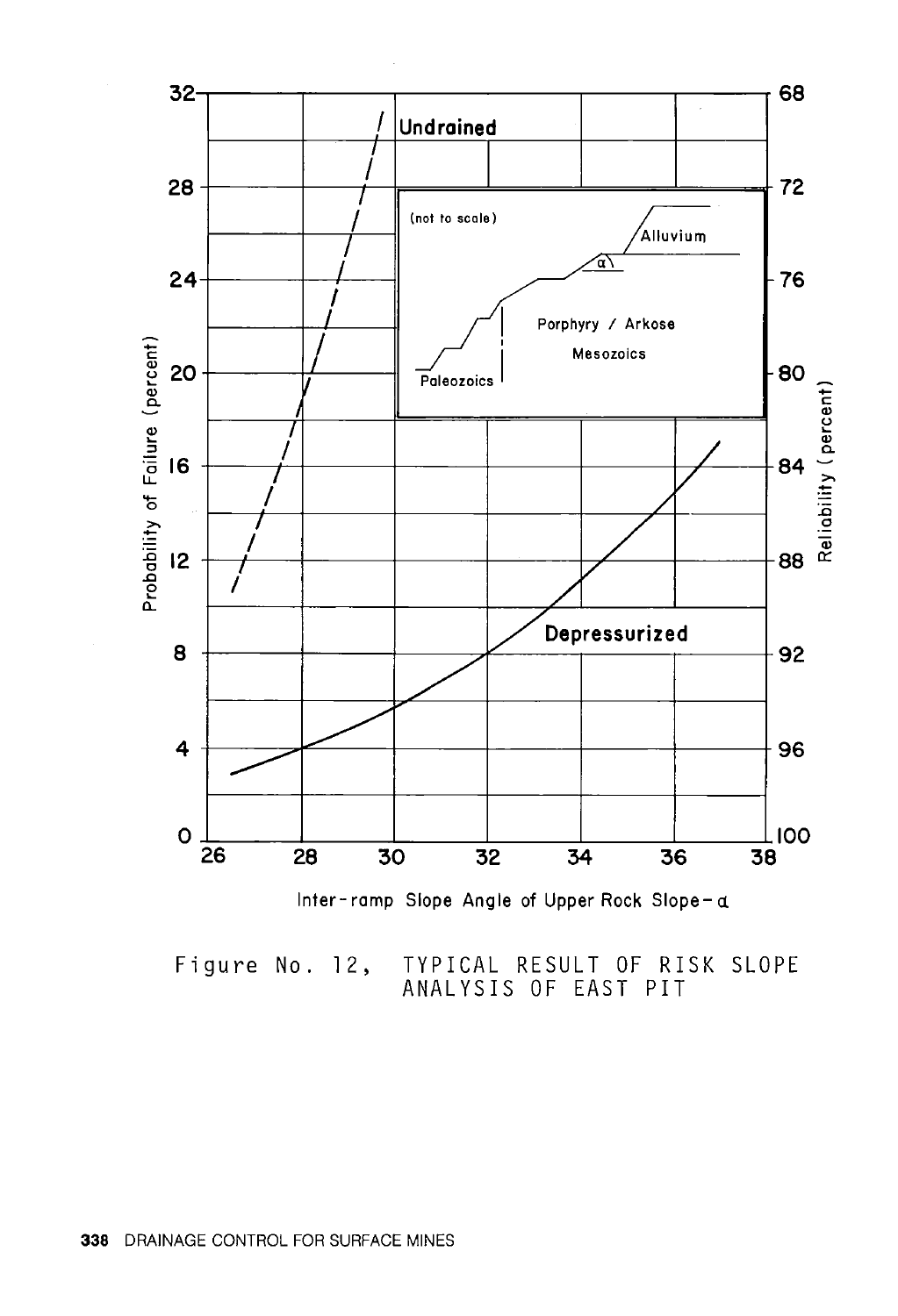Finally a plea is made to those geologists and engineers involved in exploration and feasibility studies of mineral deposits to maximize the information gathered from boreholes and bulk sampling adits so that substantially more reliable data may be obtained for evaluating ore as opposed to mineral reserves.

## ACKNOWLEDGMENTS

I wish to acknowledge the Conzinc Rio Tinto Company, and in particular, M.R.L. Blackwell, for his help during the Bougainville Copper Feasibility Studies and also to the staff past and present of Anamax Mining Company for permission to use the data presented on Twin Buttes.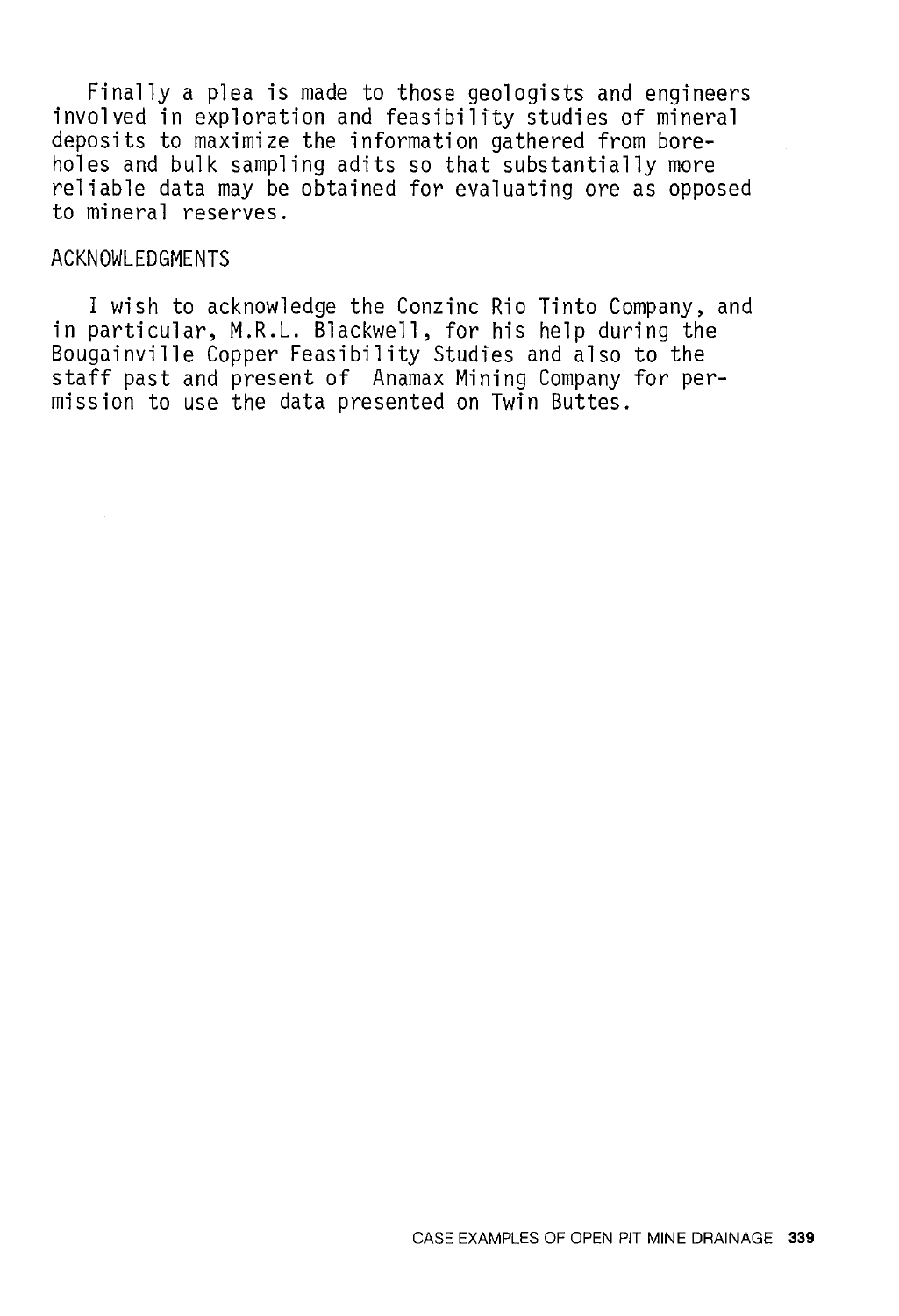- l. Brawner, C.O. 1974. Rock Mechanics in Open Pit Mining. In Advances in Rock Mechanics: Proceedings of the 3rd Congress of the International Society for Rock Mechanics, Denver, V. l, pp. 755-773. Washington, D.C,: National Academy of Sciences.
- 2. Hoek, E. and J. Bray. 1977. Rock Slope Engineering. Rev. 2nd Ed. London: The Institution of Mining and Metallurgy.
- 3. Sharp, J.C. and T. Maini. 1972. Fundamental Considerations on the Hydraulic Characteristics of Joints in Rocks. In Proc. Symposium on Percolation Through Fissured Rock, International Society for Rock Mechanics, Stuttgart, pp. Tl-Fl-Tl-F15.
- 4. Seegmiller, B. 1974. How Cable Bolt Stabilization may Benefit Open Pit Operations. Mining Engineering, V. 26, No. 12.
- 5. Pentz, D. and P. Hodges. 1976. Geotechnical Factors in Open Pit Mine Design. In Site Characterization: 17th U.S. Symposium on Rock Mechanics, Snowbird, Utah, V. 81, pp.All3-Al20.
- 6. Stephenson, H.H. ed. (1973). Bougainville The Establishment of a Copper Mine. Kilda, Australia: Construction, Mining, Engineering Publications.
- 7. Ashby, J. 1979. Personal Communication.
- 8. Bishop, A.W. and N. Morgenstern. 1960. Stability Coefficients for Earth Dams. Geotechnique, V. 10, No. 4, pp. 129-150.
- 9. Miller, I. and G. Deardorff. 1979. Bedrock Geohydrology of East End Fault Zone Slopes at Twin Buttes. Paper presented at the AIME Annual Meeting, New Orleans, Feb. 18-22.
- 10. Pentz, D. and P. Hodges. 1979. Summary of Objectives and Achievements of Slope Design at